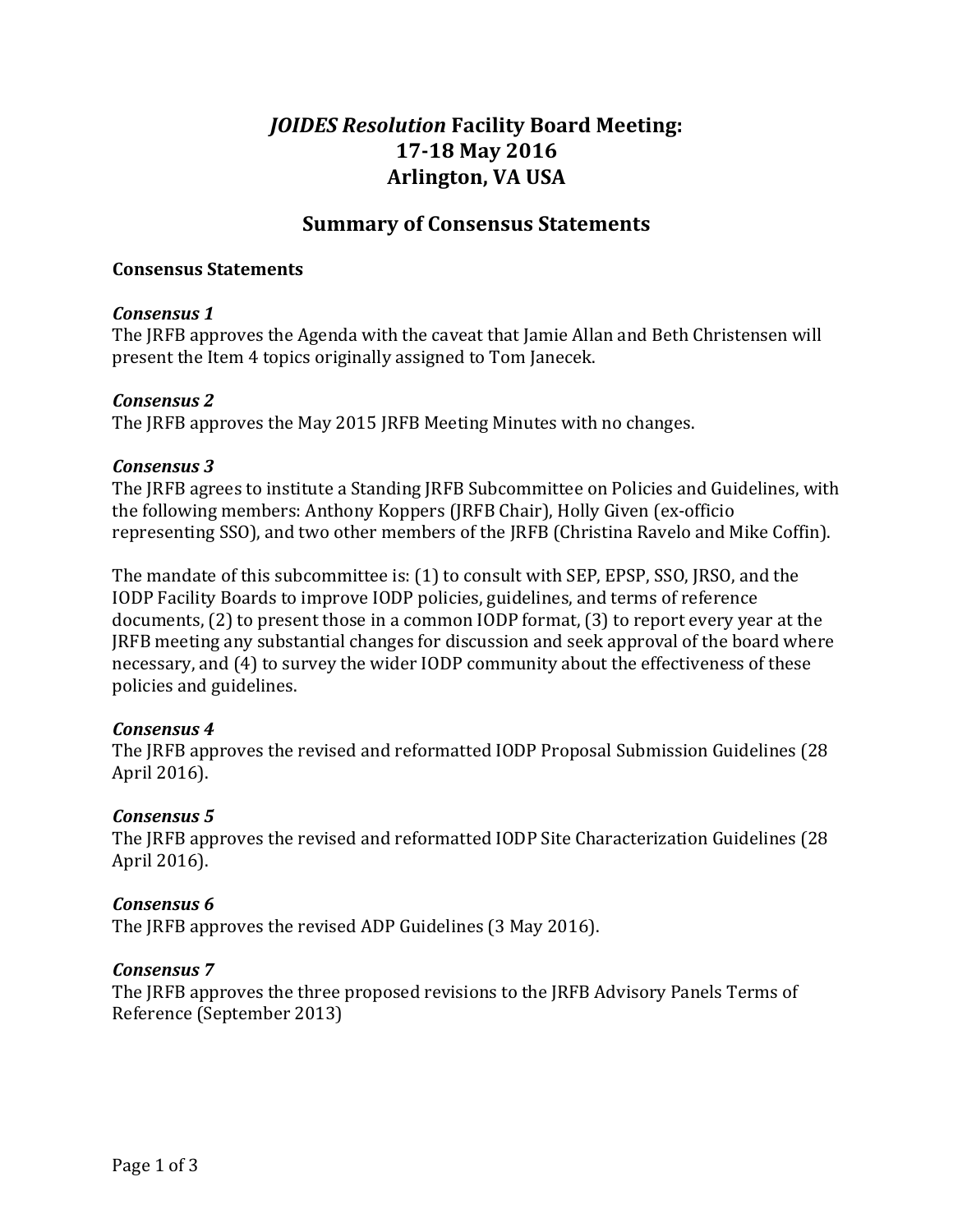## *Consensus 
8*

The JRFB encourages all Program Member Offices to keep providing strong nominations for new SEP and EPSP members with nominal 3-year rotations, while striving to increase diversity, including early- to mid-career scientists.

### *Consensus 
9*

The JRFB agrees with the deactivation of in total 16 dormant SEP proposals (as per JRFB 1505 Consensus Statement 4) and affirms it will continue monitoring and deactivating inactive (>5 years) proposals as necessary.

#### *Consensus* 10

The  $[RFB$  approves the plan to contact proponents (via e-mail) of inactive (>5 years) proposals at JRFB to update their proposal (via an Addendum or PRL). The JRFB may ask SEP to comment on any updated science objectives, if necessary.

#### Consensus 11

The JRFB recommends Full Proposal 832 (Tasman Frontier Subduction) for scheduling in FY17 before Expedition 369 (SW Australia Margin Cretaceous Climate). Furthermore, the JRFB recommends the scheduling of a one-month combined logging-while-drilling (LWD) expedition based on APL Proposal 841 (Creeping Gas Hydrate Slides) and Full Proposal 781A (Hikurangi Observatory), followed by Full Proposals 751 (West Antarctic Ice Sheet) Climate), completion of 781A (corks and coring) and 818 (Brothers Arc Flux) in FY18. The JRFB recommends Proposals 567 (South Pacific Paleogene) and 839 (Amundsen Sea Ice Sheet History) for scheduling in the beginning of FY19. The expectation of the JRFB is that there will be 10 months of operations in FY19.

#### Consensus 12

The JRFB affirms that, based on current and anticipated proposal pressure, the JOIDES Resolution will follow a path from the southwestern Pacific Ocean, through the Southern Ocean, and into the Gulf of Mexico and the Equatorial and South Atlantic, for opportunities for drilling there in FY19 and continuing into FY20. The JRFB expects that the JR will then continue to operate in the general area of the Atlantic and adjacent seas in FY21.

## *Consensus 
13*

The JRFB is very pleased with the results and recommendations presented in the FY15 Cochief Scientists Report and the FY15 JRSO NSF Site Review Report (January 2016). Both reports underscore the outstanding operation and very capable management of the JOIDES Resolution facility by the JRSO. In addition, the JRFB fully supports the conclusions and recommendations by the NSF in their response to the FY15 reports, in particular to add personnel in support of 10-11 months/year IODP operations.

## *Consensus 
14*

The JOIDES Resolution Science Operator (JRSO) Annual Program Plan FY17 is recommended for approval in principle. A final plan adding Tasman Frontier Subduction (P832) and XRF scanning will be considered for approval.